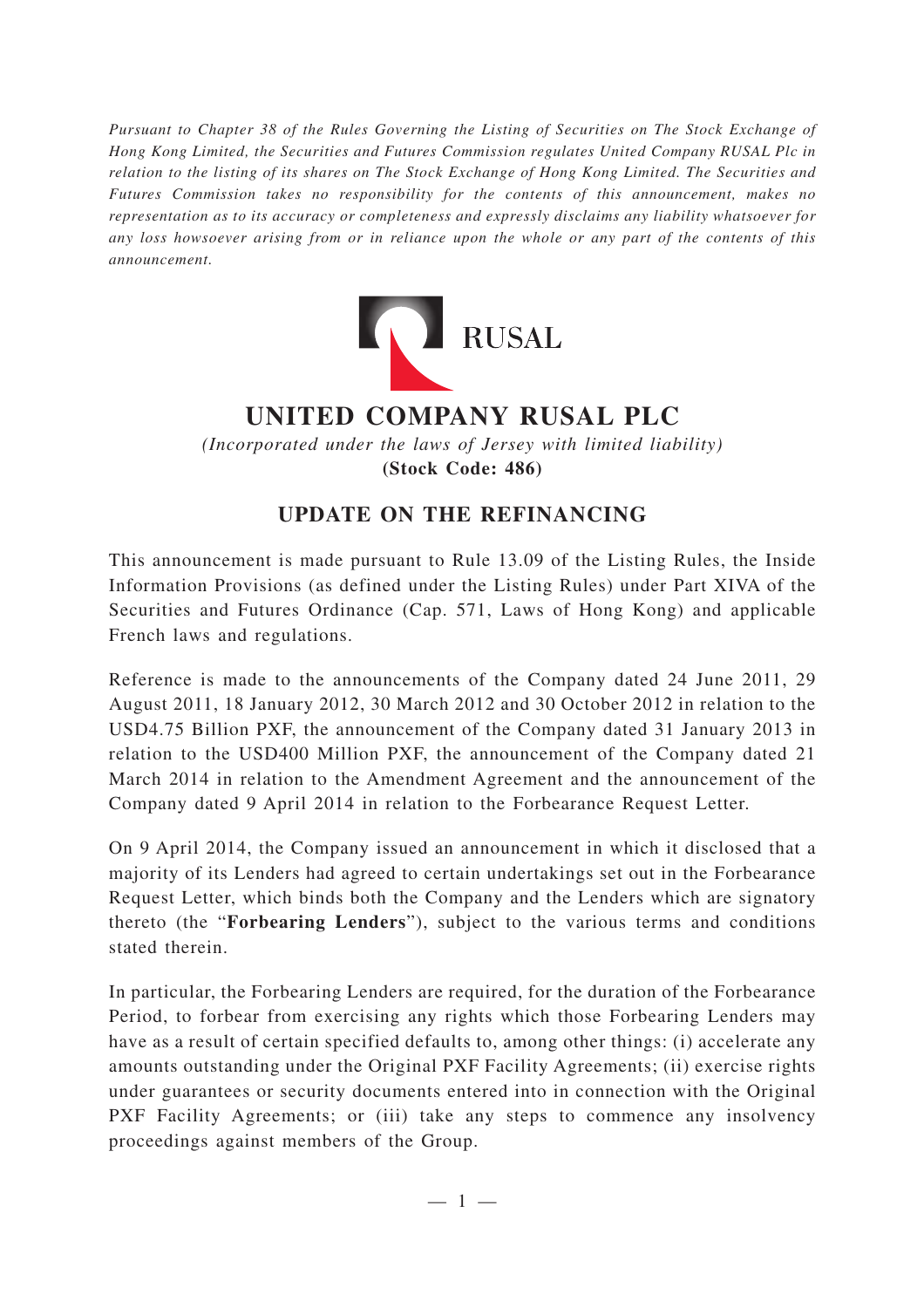As of today's date, 94 percent of Lenders have expressed support for the Amendment Agreement. The Company is continuing to seek the support of the six percent of Lenders which have not already done so. In the meantime, however, in the absence of unanimous Lender support, and with the support of the coordinating banks, the Company is proposing to apply to the courts in England and Jersey to pursue a scheme of arrangement (the "**Scheme of Arrangement**") to implement the Amendment Agreement. In order to be approved by the courts, the Scheme of Arrangement will require the support of at least 75 percent by value and a majority in number of the relevant classes of Lenders.

The Company has issued to all of the Lenders for approval a lock-up agreement (the "**Lock-Up Agreement**") in which each signatory would undertake, among other things, to continue to forbear, for the duration of the New Forbearance Period, any of the rights (as described above) it may have upon certain defaults (including the ones specified in the Forbearance Request Letter). As of close of business on 26 June 2014, a sufficient percentage of Lenders had given notice of credit approval for the Company to expect that the New Forbearance Period will take effect by 1 July 2014.

The Company has now issued a practice statement letter proposing to apply to the courts to schedule a meeting of all Lenders to approve the Scheme of Arrangement. The Company's application is expected to be heard by the High Court of Justice in London on 10 July 2014, and by the Royal Court of Jersey on 15 July 2014. Such application will be made on the basis that the Amendment Agreement already has overwhelming Lender support.

## **Shareholders and potential investors are advised to exercise caution when dealing in the securities of the Company.**

## **DEFINITIONS**

In this announcement, the following expressions have the following meanings, unless the context otherwise requires:

| "Amendment<br>Agreement" | the agreement pursuant to which the USD4.75 Billion<br>PXF and the USD400 Million PXF are combined into a<br>single facility agreement.                                             |
|--------------------------|-------------------------------------------------------------------------------------------------------------------------------------------------------------------------------------|
| "Company"                | United Company RUSAL Plc, a limited liability<br>company incorporated in Jersey, the shares of which are<br>listed on the main board of The Stock Exchange of Hong<br>Kong Limited. |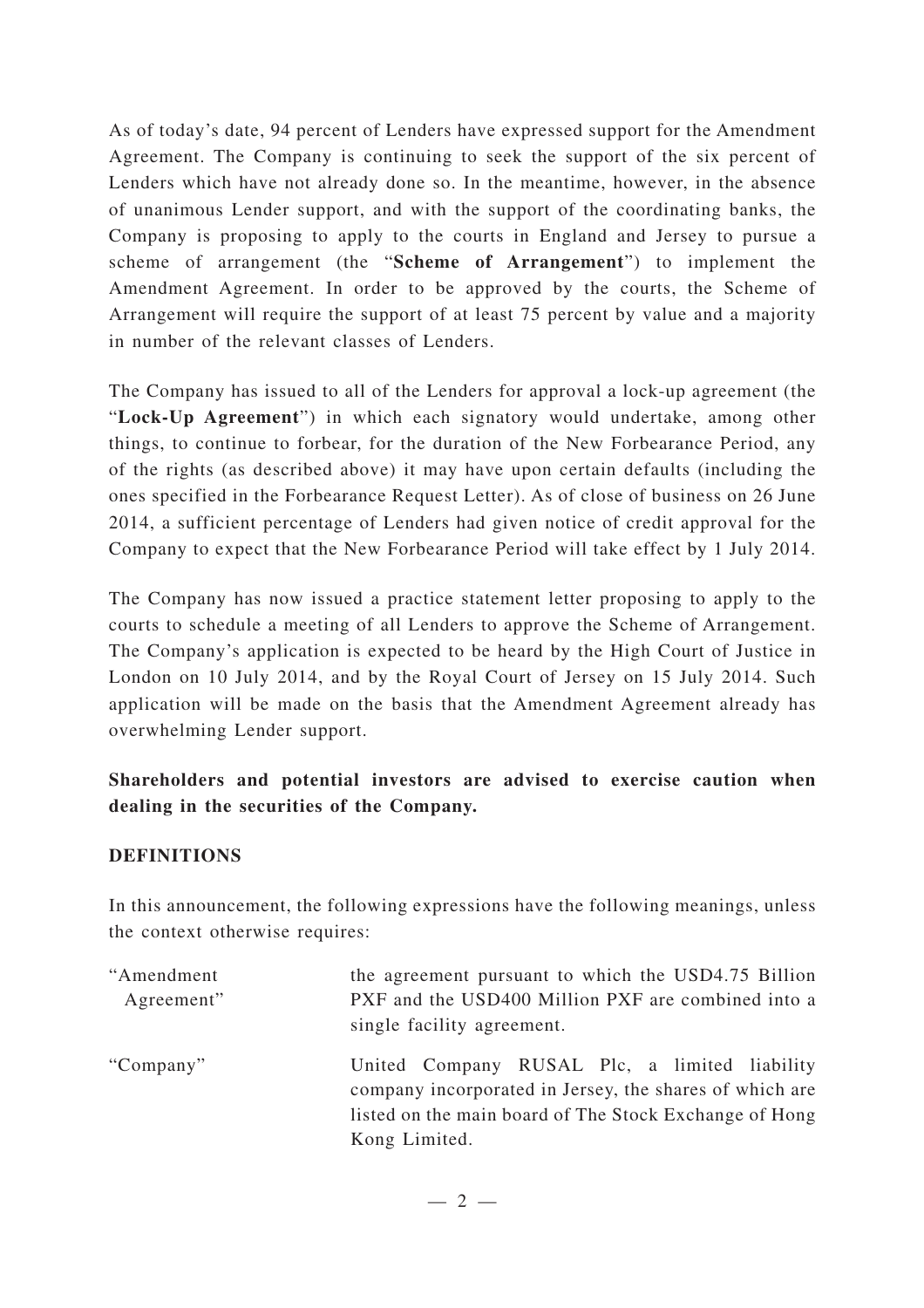| "Director(s)"                         | the director(s) of the Company.                                                                                                                                                                                                                                                                                                                                                                                                        |
|---------------------------------------|----------------------------------------------------------------------------------------------------------------------------------------------------------------------------------------------------------------------------------------------------------------------------------------------------------------------------------------------------------------------------------------------------------------------------------------|
| "Group"                               | the Company and its subsidiaries.                                                                                                                                                                                                                                                                                                                                                                                                      |
| "Forbearance Period"                  | the period of time starting on the effective date of the<br>Forbearance Request Letter and ending on the earlier of<br>(a) $7$ July 2014; (b) the date on which the amendments<br>sought under the Amendment Agreement become<br>effective; and (c) the occurrence of certain termination<br>events described under the Forbearance Request Letter.                                                                                    |
| "Forbearance Request<br>Letter"       | the Forbearance Request Letter as announced and<br>defined in the Company's announcement dated 9 April<br>2014.                                                                                                                                                                                                                                                                                                                        |
| "Lenders"                             | the lenders under the Original PXF Facility Agreements.                                                                                                                                                                                                                                                                                                                                                                                |
| "Listing Rules"                       | Rules Governing the Listing of Securities on The Stock<br>Exchange of Hong Kong Limited.                                                                                                                                                                                                                                                                                                                                               |
| "New Forbearance<br>Period"           | the period of time starting on the effective date of the<br>Lock-Up Agreement and ending on the earlier of (a) 31<br>October 2014 or such later date as might be agreed,<br>provided such date is not later than 30 November 2014;<br>(b) the date on which the amendments sought under the<br>Amendment Agreement become effective; and (c) the<br>occurrence of certain termination events described<br>under the Lock-Up Agreement. |
| "Original PXF Facility<br>Agreements" | the USD4.75 Billion PXF and the USD400 Million PXF.                                                                                                                                                                                                                                                                                                                                                                                    |
| "USD"                                 | United State dollars, the lawful currency of the United<br><b>States of America</b>                                                                                                                                                                                                                                                                                                                                                    |
| "USD4.75 Billion PXF"                 | the up to USD4,750,000,000 aluminium pre-export<br>finance facility agreement dated 29 September 2011<br>between, amongst others, BNP Paribas (Suisse) SA (as<br>facility agent and security agent) and the Company (as<br>borrower) as amended on each of 26 January 2012 and<br>9 November 2012.                                                                                                                                     |